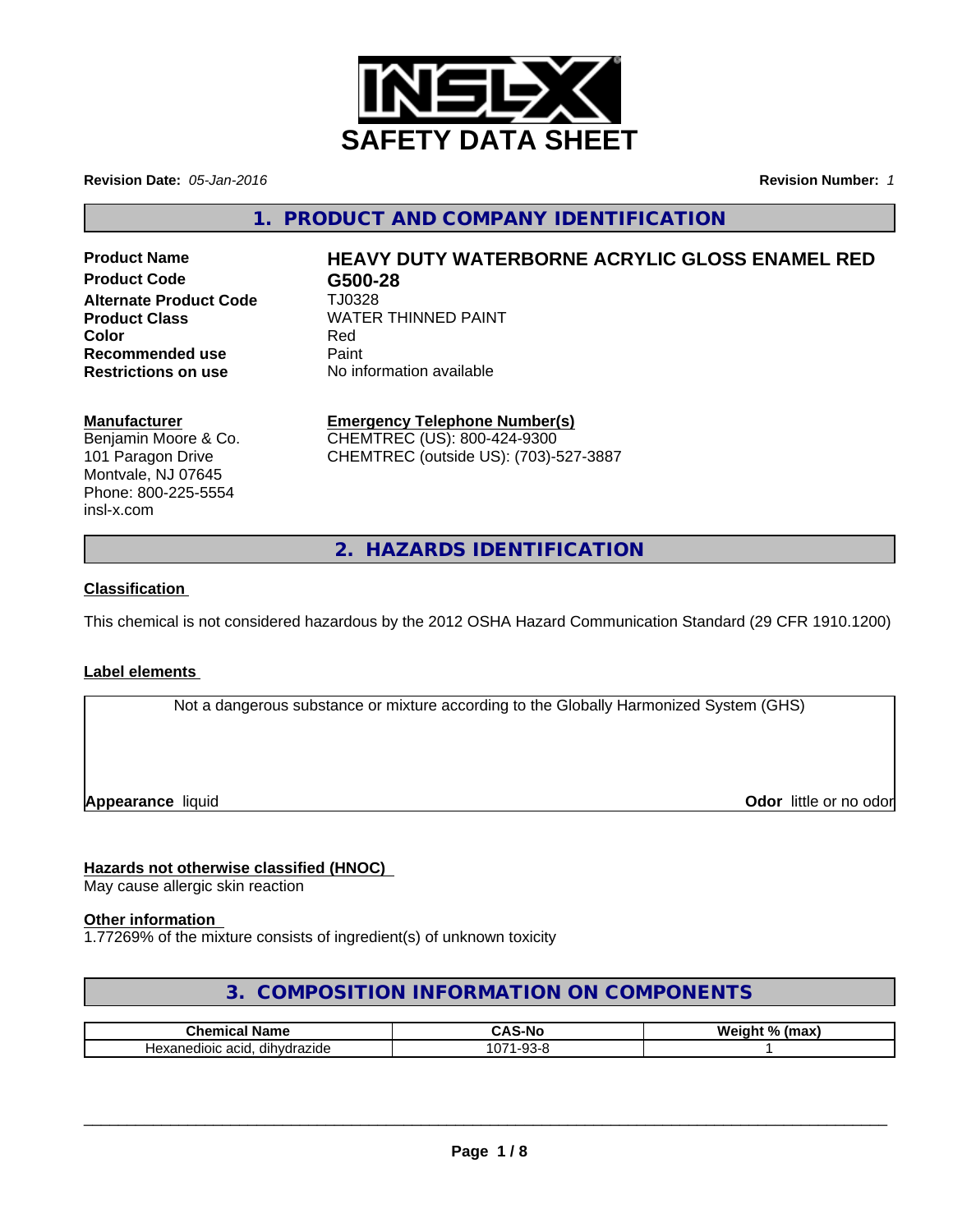|                                                                                     |                                                              |                 | 4. FIRST AID MEASURES                                                                                                                        |                                |  |
|-------------------------------------------------------------------------------------|--------------------------------------------------------------|-----------------|----------------------------------------------------------------------------------------------------------------------------------------------|--------------------------------|--|
| <b>General Advice</b>                                                               |                                                              |                 | No hazards which require special first aid measures.                                                                                         |                                |  |
| <b>Eye Contact</b>                                                                  |                                                              | physician.      | Rinse thoroughly with plenty of water for at least 15 minutes and consult a                                                                  |                                |  |
| <b>Skin Contact</b>                                                                 |                                                              |                 | Wash off immediately with soap and plenty of water removing all contaminated<br>clothes and shoes.                                           |                                |  |
| <b>Inhalation</b>                                                                   |                                                              |                 | Move to fresh air. If symptoms persist, call a physician.                                                                                    |                                |  |
| Ingestion                                                                           |                                                              | if necessary.   | Clean mouth with water and afterwards drink plenty of water. Consult a physician                                                             |                                |  |
| <b>Most Important</b><br><b>Symptoms/Effects</b>                                    |                                                              |                 | May cause allergic skin reaction.                                                                                                            |                                |  |
| <b>Notes To Physician</b>                                                           |                                                              |                 | Treat symptomatically.                                                                                                                       |                                |  |
|                                                                                     |                                                              |                 | 5. FIRE-FIGHTING MEASURES                                                                                                                    |                                |  |
| <b>Suitable Extinguishing Media</b>                                                 |                                                              |                 | Use extinguishing measures that are appropriate to local<br>circumstances and the surrounding environment.                                   |                                |  |
| <b>Protective Equipment And Precautions For</b><br><b>Firefighters</b>              |                                                              |                 | As in any fire, wear self-contained breathing apparatus<br>pressure-demand, MSHA/NIOSH (approved or equivalent)<br>and full protective gear. |                                |  |
| <b>Specific Hazards Arising From The Chemical</b>                                   |                                                              |                 | Closed containers may rupture if exposed to fire or<br>extreme heat.                                                                         |                                |  |
| <b>Sensitivity To Mechanical Impact</b>                                             |                                                              | No.             |                                                                                                                                              |                                |  |
|                                                                                     | <b>Sensitivity To Static Discharge</b>                       |                 | No                                                                                                                                           |                                |  |
| <b>Flash Point Data</b><br>Flash Point (°F)<br>Flash Point (°C)                     | <b>Flash Point Method</b>                                    |                 | Not applicable<br>Not applicable<br>Not applicable                                                                                           |                                |  |
|                                                                                     | <b>Flammability Limits In Air</b>                            |                 |                                                                                                                                              |                                |  |
|                                                                                     | <b>Lower Explosion Limit</b><br><b>Upper Explosion Limit</b> |                 | Not applicable<br>Not applicable                                                                                                             |                                |  |
| <u>NFPA</u>                                                                         | Health: 1                                                    | Flammability: 0 | Instability: 0                                                                                                                               | <b>Special: Not Applicable</b> |  |
| <b>NFPA Legend</b><br>0 - Not Hazardous<br>1 - Slightly<br>2 - Moderate<br>3 - High |                                                              |                 |                                                                                                                                              |                                |  |

4 - Severe

*The ratings assigned are only suggested ratings, the contractor/employer has ultimate responsibilities for NFPA ratings where this system is used.*

*Additional information regarding the NFPA rating system is available from the National Fire Protection Agency (NFPA) at www.nfpa.org.*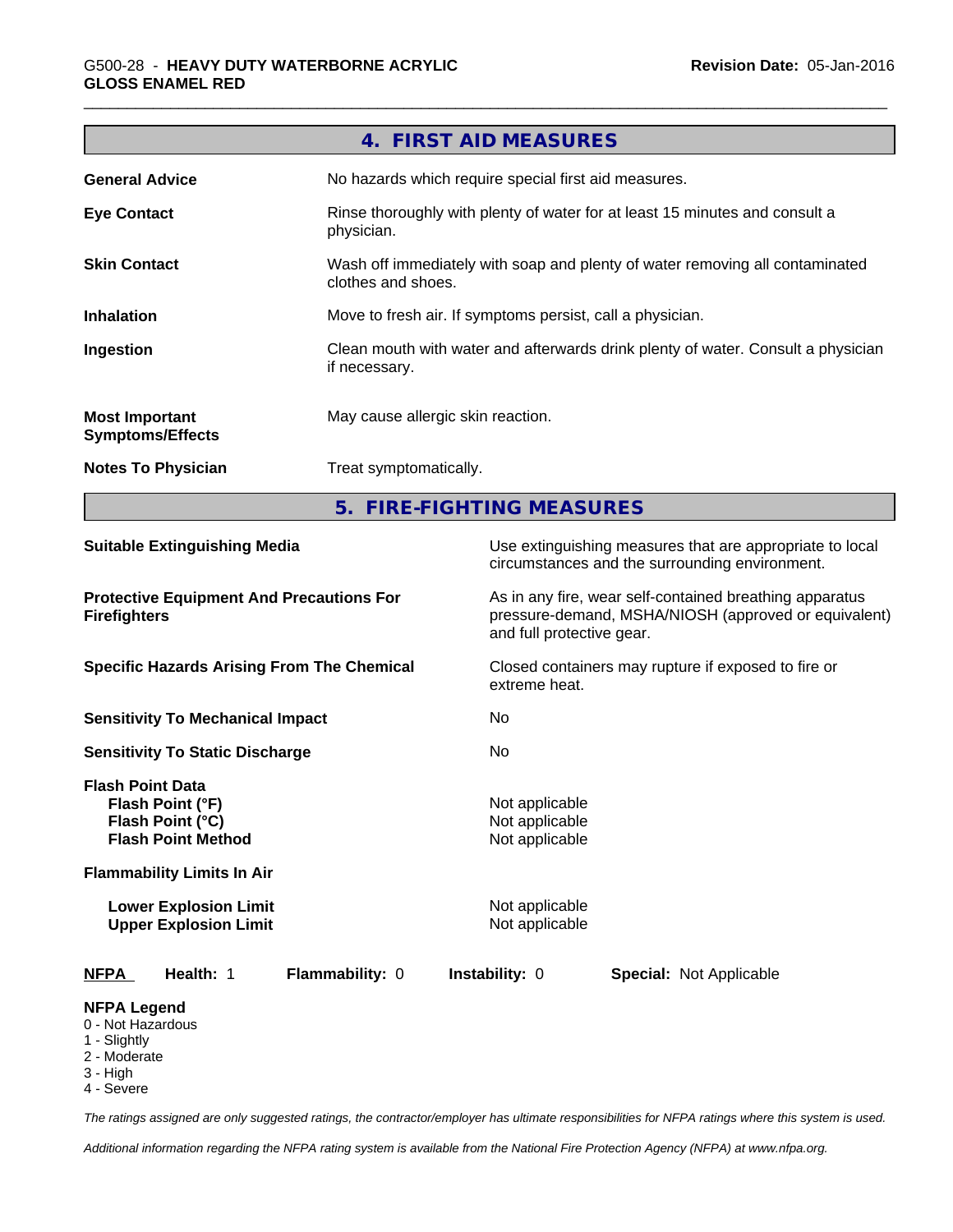|                                  | 6. ACCIDENTAL RELEASE MEASURES                                                                                                                                                   |
|----------------------------------|----------------------------------------------------------------------------------------------------------------------------------------------------------------------------------|
| <b>Personal Precautions</b>      | Avoid contact with skin, eyes and clothing. Ensure adequate ventilation.                                                                                                         |
| <b>Other Information</b>         | Prevent further leakage or spillage if safe to do so.                                                                                                                            |
| <b>Environmental Precautions</b> | See Section 12 for additional Ecological Information.                                                                                                                            |
| <b>Methods For Clean-Up</b>      | Soak up with inert absorbent material. Sweep up and shovel into suitable<br>containers for disposal.                                                                             |
|                                  | 7. HANDLING AND STORAGE                                                                                                                                                          |
| <b>Handling</b>                  | Avoid contact with skin, eyes and clothing. Avoid breathing vapors, spray mists or<br>sanding dust. In case of insufficient ventilation, wear suitable respiratory<br>equipment. |
| <b>Storage</b>                   | Keep container tightly closed. Keep out of the reach of children.                                                                                                                |
| <b>Incompatible Materials</b>    | No information available                                                                                                                                                         |
|                                  | 8. EXPOSURE CONTROLS / PERSONAL PROTECTION                                                                                                                                       |

#### **Exposure Limits**

*No exposure limits have been established for this product.*

| <b>Engineering Measures</b>          | Ensure adequate ventilation, especially in confined areas.                                                                          |  |  |  |
|--------------------------------------|-------------------------------------------------------------------------------------------------------------------------------------|--|--|--|
| <b>Personal Protective Equipment</b> |                                                                                                                                     |  |  |  |
| <b>Eye/Face Protection</b>           | Safety glasses with side-shields.                                                                                                   |  |  |  |
| <b>Skin Protection</b>               | Protective gloves and impervious clothing.                                                                                          |  |  |  |
| <b>Respiratory Protection</b>        | In case of insufficient ventilation wear suitable respiratory equipment.                                                            |  |  |  |
| <b>Hygiene Measures</b>              | Avoid contact with skin, eyes and clothing. Remove and wash contaminated<br>clothing before re-use. Wash thoroughly after handling. |  |  |  |

# **9. PHYSICAL AND CHEMICAL PROPERTIES**

| Appearance              | liquid                   |
|-------------------------|--------------------------|
| Odor                    | little or no odor        |
| <b>Odor Threshold</b>   | No information available |
| Density (Ibs/gal)       | $8.55 - 8.65$            |
| <b>Specific Gravity</b> | $1.02 - 1.04$            |
| рH                      | No information available |
| <b>Viscosity (cps)</b>  | No information available |
| <b>Solubility</b>       | No information available |
| <b>Water Solubility</b> | No information available |
| <b>Evaporation Rate</b> | No information available |
| <b>Vapor Pressure</b>   | No information available |
| <b>Vapor Density</b>    | No information available |
| Wt. % Solids            | $30 - 40$                |
| Vol. % Solids           | $30 - 40$                |
| Wt. % Volatiles         | $60 - 70$                |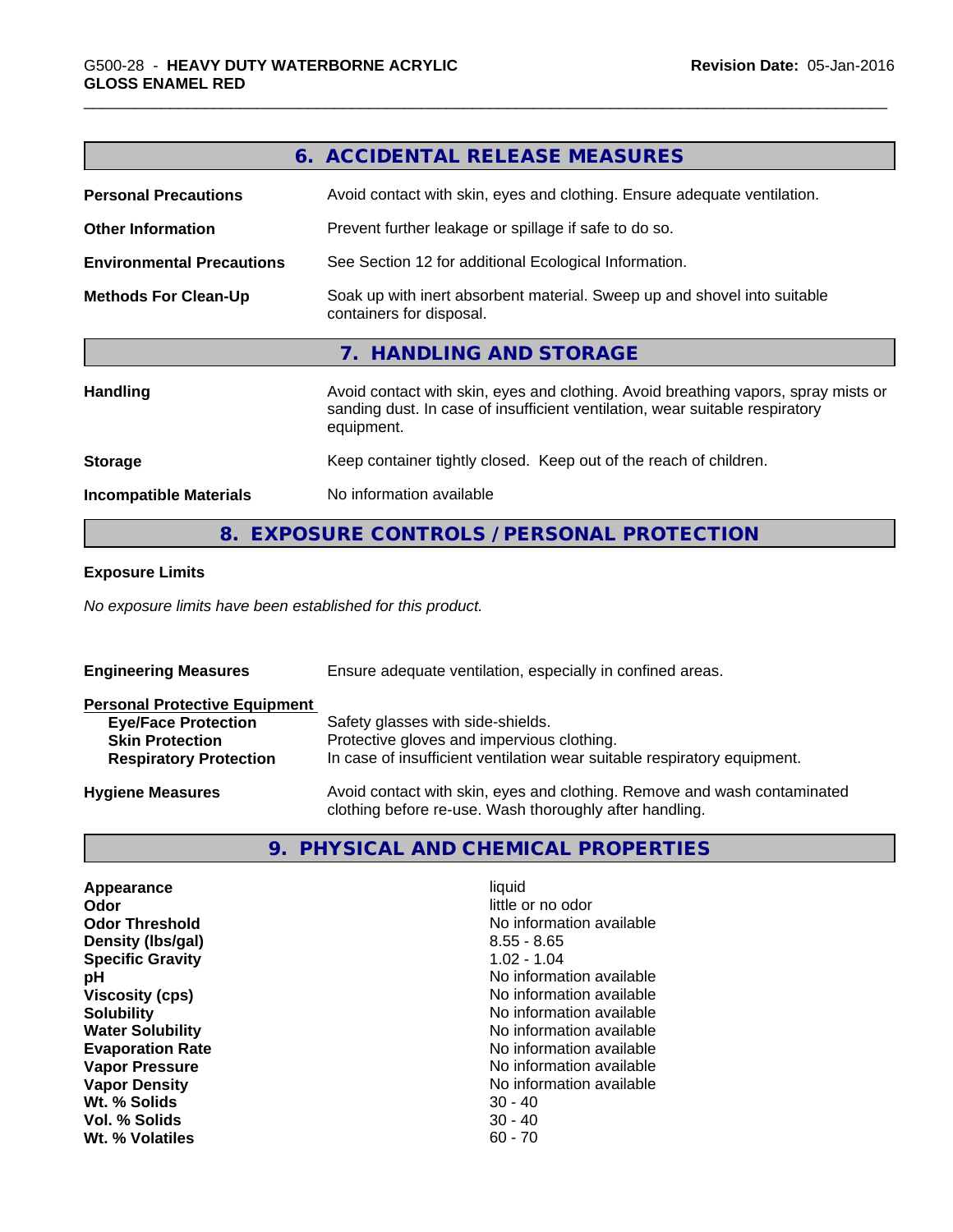| <b>Vol. % Volatiles</b>                        | $60 - 70$                |
|------------------------------------------------|--------------------------|
| <b>VOC Regulatory Limit (g/L)</b>              | $<$ 250                  |
| <b>Boiling Point (°F)</b>                      | 212                      |
| <b>Boiling Point (°C)</b>                      | 100                      |
| <b>Freezing Point (°F)</b>                     | 32                       |
| Freezing Point (°C)                            | 0                        |
| Flash Point (°F)                               | Not applicable           |
| Flash Point (°C)                               | Not applicable           |
| <b>Flash Point Method</b>                      | Not applicable           |
| Flammability (solid, gas)                      | Not applicable           |
| <b>Upper Explosion Limit</b>                   | Not applicable           |
| <b>Lower Explosion Limit</b>                   | Not applicable           |
| <b>Autoignition Temperature (°F)</b>           | No information available |
| <b>Autoignition Temperature (°C)</b>           | No information available |
| Decomposition Temperature (°F)                 | No information available |
| Decomposition Temperature (°C)                 | No information available |
| <b>Partition Coefficient (n-octanol/water)</b> | No information available |
|                                                |                          |

## **10. STABILITY AND REACTIVITY**

**Hazardous Decomposition Products** None under normal use.

**Reactivity** Not Applicable

**Chemical Stability** Stable under normal conditions.

**Conditions To Avoid Prevent from freezing.** 

**Incompatible Materials Incompatible Materials No materials to be especially mentioned.** 

**Possibility Of Hazardous Reactions** None under normal conditions of use.

**11. TOXICOLOGICAL INFORMATION**

**Product Information**

**Information on likely routes of exposure**

**Principal Routes of Exposure** Eye contact, skin contact and inhalation.

**Acute Toxicity** 

**Product Information** No information available

**Information on toxicological effects**

**Symptoms** No information available

#### **Delayed and immediate effects as well as chronic effects from short and long-term exposure**

| May cause slight irritation.                                                      |
|-----------------------------------------------------------------------------------|
| Substance may cause slight skin irritation. Prolonged or repeated contact may dry |
| skin and cause irritation.                                                        |
| May cause irritation of respiratory tract.                                        |
| Ingestion may cause gastrointestinal irritation, nausea, vomiting and diarrhea.   |
| May cause an allergic skin reaction                                               |
| No information available.                                                         |
|                                                                                   |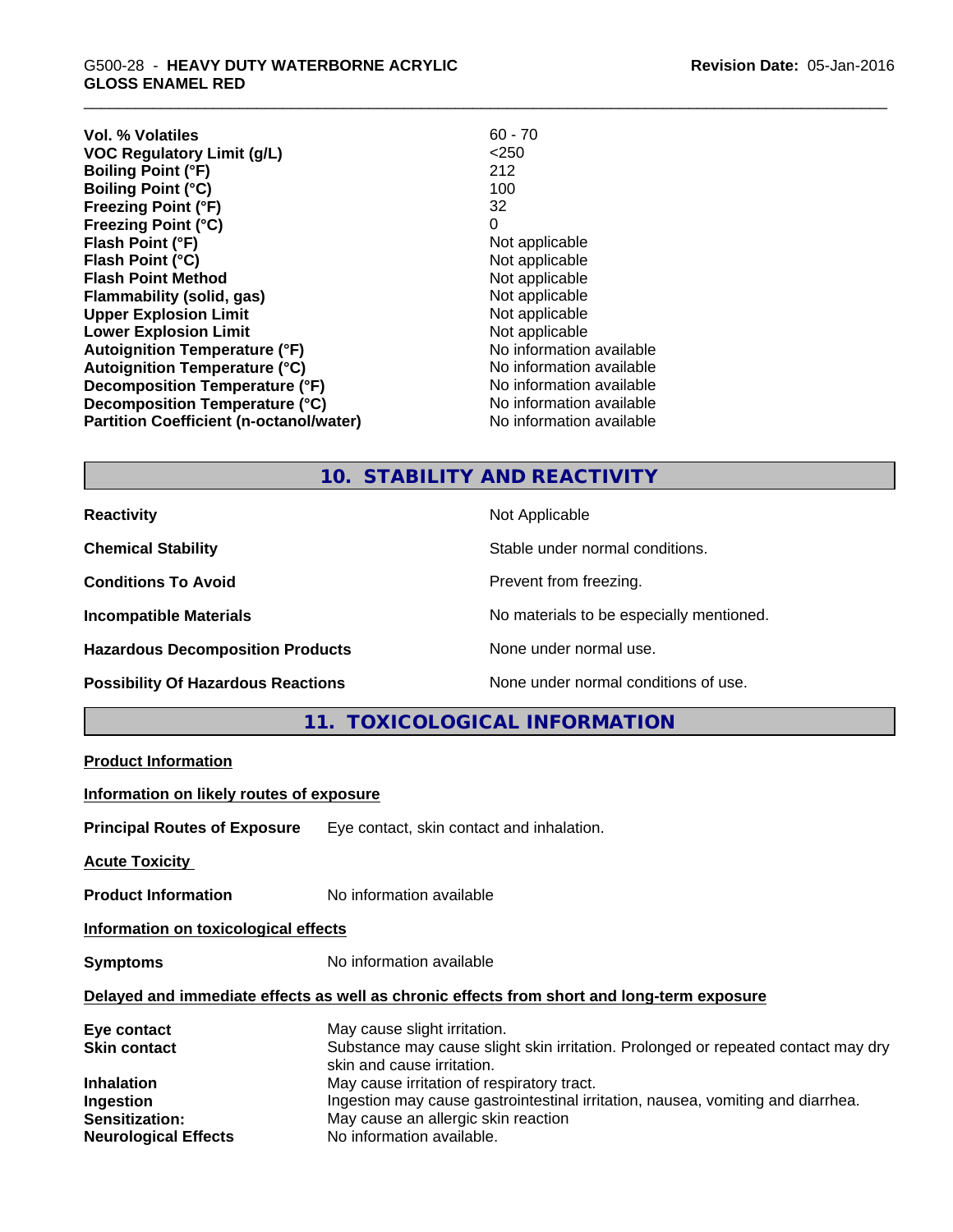| <b>Mutagenic Effects</b><br><b>Reproductive Effects</b><br><b>Developmental Effects</b><br><b>Target Organ Effects</b><br><b>STOT - single exposure</b><br><b>STOT - repeated exposure</b><br>Other adverse effects<br><b>Aspiration Hazard</b> | No information available.<br>No information available.<br>No information available.<br>No information available.<br>No information available.<br>No information available.<br>No information available.<br>No information available |
|-------------------------------------------------------------------------------------------------------------------------------------------------------------------------------------------------------------------------------------------------|-------------------------------------------------------------------------------------------------------------------------------------------------------------------------------------------------------------------------------------|
| <b>Numerical measures of toxicity</b>                                                                                                                                                                                                           |                                                                                                                                                                                                                                     |
| <b>Unknown Acute Toxicty</b>                                                                                                                                                                                                                    | 1.77269% of the mixture consists of ingredient(s) of unknown toxicity                                                                                                                                                               |
|                                                                                                                                                                                                                                                 | The following values are calculated based on chapter 3.1 of the GHS document                                                                                                                                                        |
| <b>ATEmix (oral)</b><br><b>ATEmix (dermal)</b><br><b>ATEmix (inhalation-dust/mist)</b><br>Component<br><b>Acute Toxicity</b>                                                                                                                    | 69653 mg/kg<br>513230 mg/kg<br>133.4 $mg/L$                                                                                                                                                                                         |
|                                                                                                                                                                                                                                                 |                                                                                                                                                                                                                                     |

#### **Carcinogenicity** *There are no known carcinogenic chemicals in this product above reportable levels.*

**12. ECOLOGICAL INFORMATION**

# **Ecotoxicity Effects**

The environmental impact of this product has not been fully investigated.

## **Product Information**

# **Acute Toxicity to Fish**

No information available

## **Acute Toxicity to Aquatic Invertebrates**

No information available

**Acute Toxicity to Aquatic Plants**

# No information available

#### **Persistence / Degradability**

No information available.

#### **Bioaccumulation / Accumulation**

No information available.

## **Mobility in Environmental Media**

No information available.

## **Ozone**

No information available

# **Component**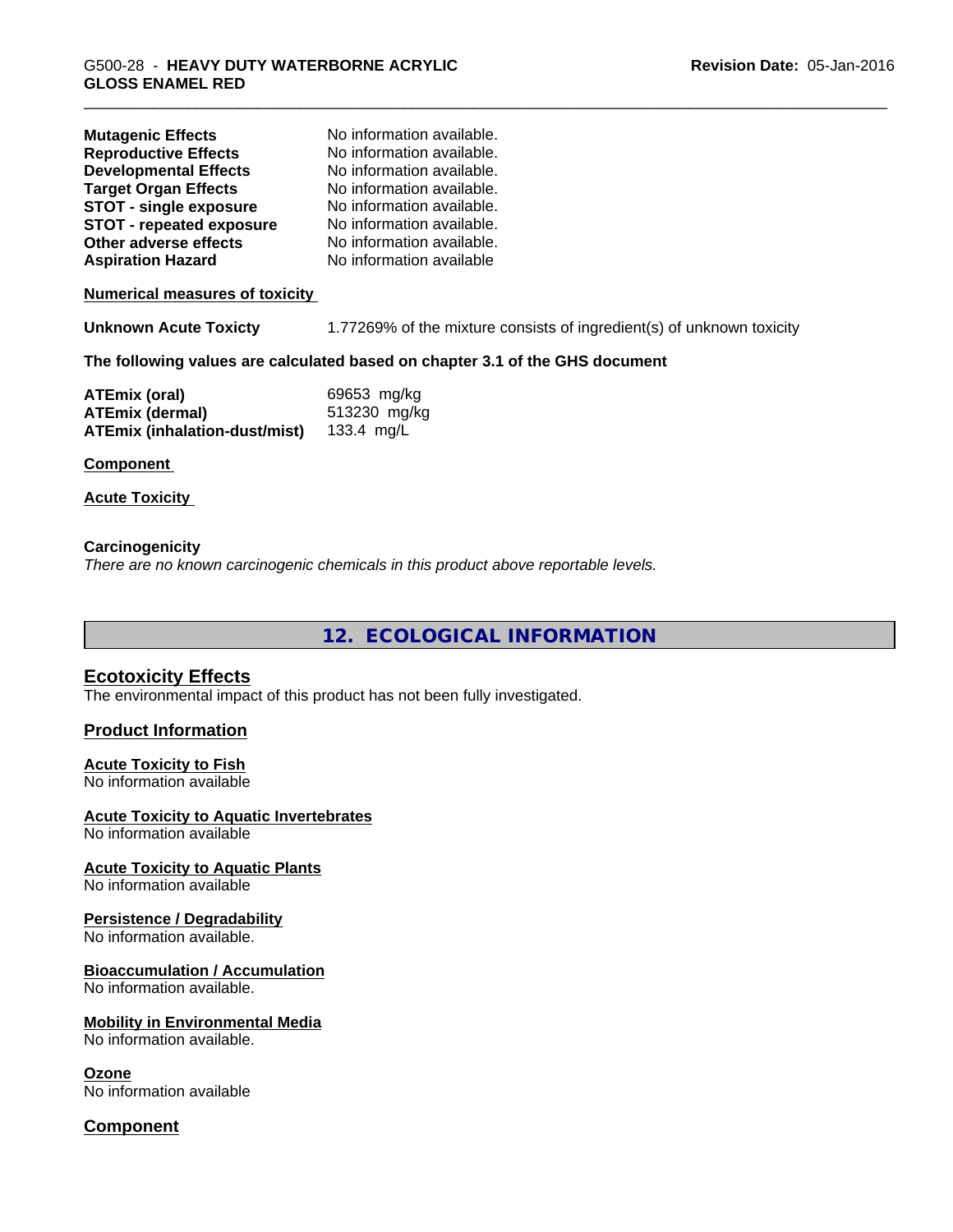#### **Acute Toxicity to Fish**

No information available

#### **Acute Toxicity to Aquatic Invertebrates**

No information available

#### **Acute Toxicity to Aquatic Plants**

No information available

|                              | 13. DISPOSAL CONSIDERATIONS                                                                                                                                                                                                           |  |  |
|------------------------------|---------------------------------------------------------------------------------------------------------------------------------------------------------------------------------------------------------------------------------------|--|--|
| <b>Waste Disposal Method</b> | Dispose of in accordance with federal, state, provincial, and local regulations.<br>Local requirements may vary, consult your sanitation department or<br>state-designated environmental protection agency for more disposal options. |  |  |
|                              | 14. TRANSPORT INFORMATION                                                                                                                                                                                                             |  |  |
| <b>DOT</b>                   | Not regulated                                                                                                                                                                                                                         |  |  |
| <b>ICAO/IATA</b>             | Not regulated                                                                                                                                                                                                                         |  |  |
| <b>IMDG / IMO</b>            | Not regulated                                                                                                                                                                                                                         |  |  |
|                              | 15. REGULATORY INFORMATION                                                                                                                                                                                                            |  |  |

#### **International Inventories**

| <b>TSCA: United States</b> | Yes - All components are listed or exempt. |
|----------------------------|--------------------------------------------|
| <b>DSL: Canada</b>         | Yes - All components are listed or exempt. |

## **Federal Regulations**

#### **SARA 311/312 hazardous categorization**

| Acute Health Hazard               | No |
|-----------------------------------|----|
| Chronic Health Hazard             | Nο |
| Fire Hazard                       | No |
| Sudden Release of Pressure Hazard | Nο |
| Reactive Hazard                   | N٥ |

#### **SARA 313**

Section 313 of Title III of the Superfund Amendments and Reauthorization Act of 1986 (SARA). This product contains a chemical or chemicals which are subject to the reporting requirements of the Act and Title 40 of the Code of Federal Regulations, Part 372:

| <b>Chemical Name</b>              | CAS-No   | Weight % (max) | <b>CERCLA/SARA 313</b>     |
|-----------------------------------|----------|----------------|----------------------------|
| Diethylene glycol monoethyl ether | 111-90-0 |                | (de minimis concentration) |

## **Clean Air Act,Section 112 Hazardous Air Pollutants (HAPs) (see 40 CFR 61)**

This product contains the following HAPs: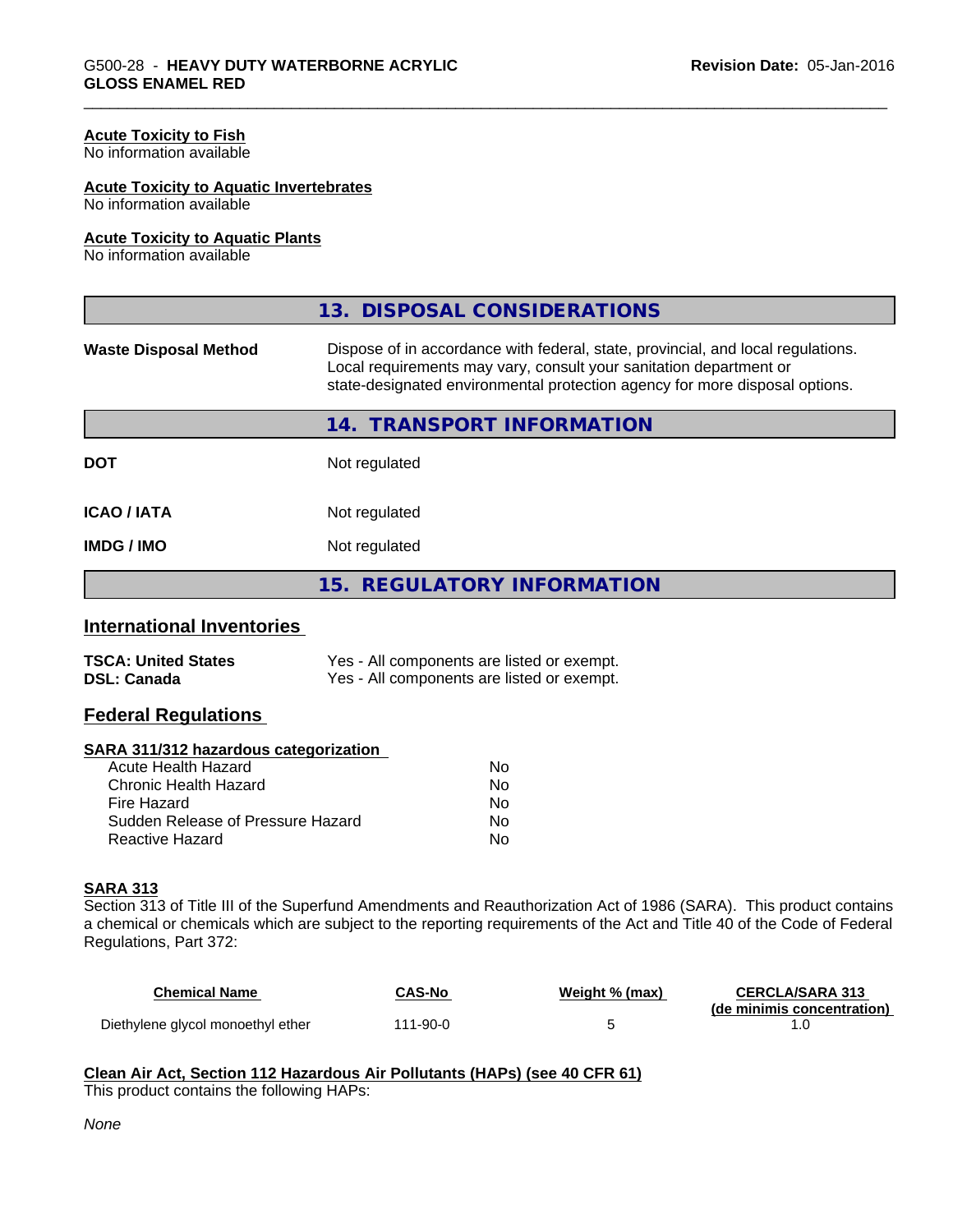# **State Regulations**

#### **California Proposition 65**

This product may contain small amounts of materials known to the state of California to cause cancer or reproductive *harm.*

#### **State Right-to-Know**

*There are no state right-to-know chemicals in this product above reportable levels.*

**Legend**

X - Listed

**16. OTHER INFORMATION**

**HMIS** - **Health:** 1 **Flammability:** 0 **Reactivity:** 0 **PPE:** - **HMIS Legend**

- 0 Minimal Hazard
- 1 Slight Hazard
- 2 Moderate Hazard
- 3 Serious Hazard
- 4 Severe Hazard
- \* Chronic Hazard
- 

X - Consult your supervisor or S.O.P. for "Special" handling instructions.

*Note: The PPE rating has intentionally been left blank. Choose appropriate PPE that will protect employees from the hazards the material will present under the actual normal conditions of use.*

*Caution: HMISÒ ratings are based on a 0-4 rating scale, with 0 representing minimal hazards or risks, and 4 representing significant hazards or risks. Although HMISÒ ratings are not required on MSDSs under 29 CFR 1910.1200, the preparer, has chosen to provide them. HMISÒ ratings are to be used only in conjunction with a fully implemented HMISÒ program by workers who have received appropriate HMISÒ training. HMISÒ is a registered trade and service mark of the NPCA. HMISÒ materials may be purchased exclusively from J. J. Keller (800) 327-6868.*

**WARNING!** If you scrape, sand, or remove old paint, you may release lead dust. LEAD IS TOXIC. EXPOSURE TO LEAD DUST CAN CAUSE SERIOUS ILLNESS, SUCH AS BRAIN DAMAGE, ESPECIALLY IN CHILDREN. PREGNANT WOMEN SHOULD ALSO AVOID EXPOSURE.Wear a NIOSH approved respirator to control lead exposure. Clean up carefully with a HEPA vacuum and a wet mop. Before you start, find out how to protect yourself and your family by contacting the National Lead Information Hotline at 1-800-424-LEAD or log on to www.epa.gov/lead.

| <b>Prepared By</b>      | <b>Product Stewardship Department</b><br>Benjamin Moore & Co.<br>101 Paragon Drive<br>Montvale, NJ 07645<br>855-724-6802 |
|-------------------------|--------------------------------------------------------------------------------------------------------------------------|
| <b>Revision Date:</b>   | 05-Jan-2016                                                                                                              |
| <b>Revision Summary</b> | Not available                                                                                                            |

#### Disclaimer

The information contained herein is presented in good faith and believed to be accurate as of the effective date shown above. This information is furnished without warranty of any kind. Employers should use this information only as a **supplement to other information gathered by them and must make independent determination of suitability and** completeness of information from all sources to assure proper use of these materials and the safety and health of employees. Any use of this data and information must be determined by the user to be in accordance with applicable